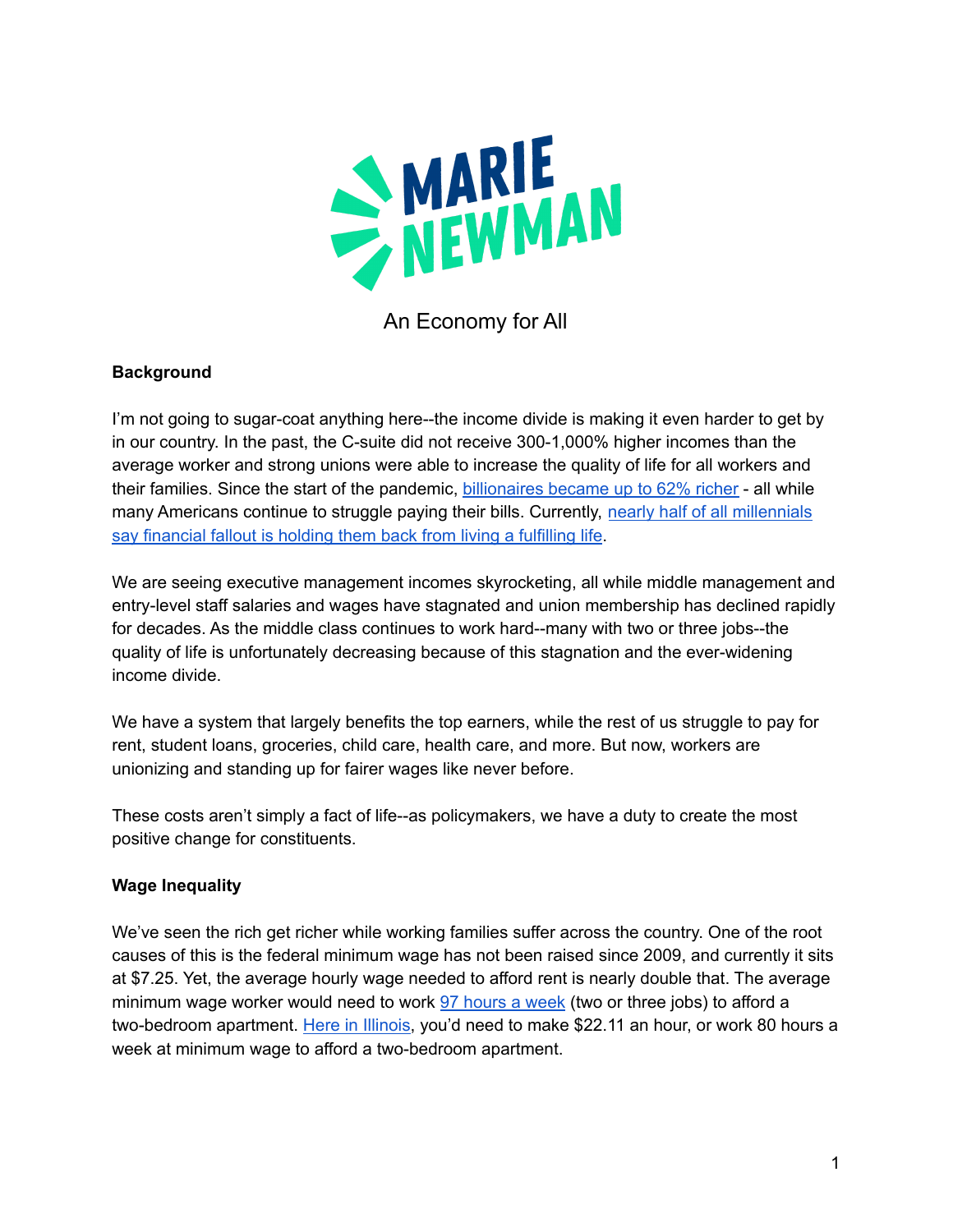We need a federal minimum wage of at least \$15 per hour. I proudly voted for and co-sponsored the Raise the Wage Act ([H.R.603](https://www.congress.gov/bill/117th-congress/house-bill/603)), which would raise the federal minimum wage to \$15 per hour over five years, and thereafter index minimum wage to the median hourly wage. I am supportive of the Raise the Wage Act and the Fight for \$15 because we must uplift all workers--this includes temporary and seasonal workers, young people, tipped employees, and individuals with disabilities.

Raising the minimum wage is the morally and financially-just action to take. When there is more money in people's pockets, we all contribute to the GDP. After the housing crisis over a decade ago, some of us have not yet recovered, and this is largely due to income inequality. For working families working a patchwork of jobs, low wages disproportionately affect their ability to thrive financially. A federal minimum wage increase empowers all families to earn fair wages, but it helps low-income individuals and people of color the most.

The average wage of all employees will rise in more than two-thirds of low-wage industries, and have no evidence of a change in employment status of its workers<sup>1</sup>. For individuals making above the minimum wage in other sectors, familial income does not decrease and neither does employment status as a result<sup>2</sup>. Raising the federal minimum wage empowers all businesses and organizations to pay their workers fairly--it establishes a benchmark and sets a standard for economic justice.

<sup>&</sup>lt;sup>1</sup> Belman, D. and Wolfson, P. (2010). The effect of legislated minimum wage to U.S. wage inequality over three decades: A Reassessment. *American Economic Journal: Applied Economics*, 8(1), 58-99.

 $2$  Aaronson, D., Agarwal, S., and French, E. (2012). The spending and debt response to minimum wage hikes. *American Economic Review*, 102(7), 3111-3139.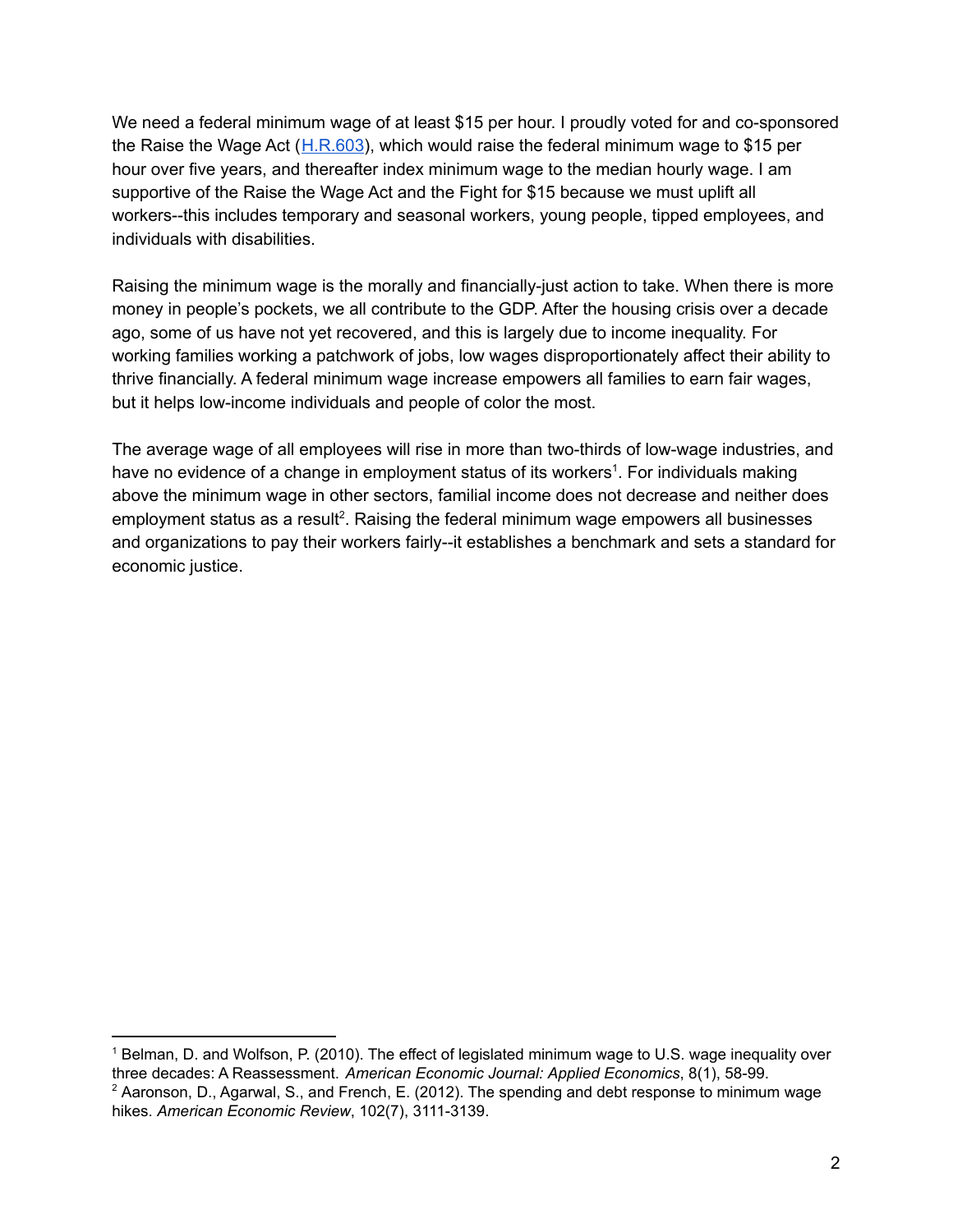

For decades, women have always made less than men, and this is supported by numerous studies. The gender pay gap exists because of systemic oppression and implicit biases against women, age, disability, and individuals with different ethnic backgrounds.

Compared to men's median earnings in 2020, women only made [between](https://www.bls.gov/opub/reports/womens-earnings/2020/pdf/home.pdf) 78-81% of those [earnings](https://www.bls.gov/opub/reports/womens-earnings/2020/pdf/home.pdf). When broken down further by ethnicity, the gender pay gap is even easier to see.

Some of you might think, didn't we pass equal pay legislation years ago? Yes, we did - we even passed it through the House last year. This issue persists because companies are often given discretion, and private companies are not required to disclose what they pay workers. Public entities must--such as government offices. For those fields, pay equity is easier to adopt.

There is, however, one additional step we could take to reach equal pay once and for all. Decades ago, the Equal Rights Amendment received a lot of attention and nearly was added to the U.S. Constitution. I proudly voted to remove the arbitrary deadline to enact the ERA, and I will continue to fight tirelessly to achieve equal rights for all.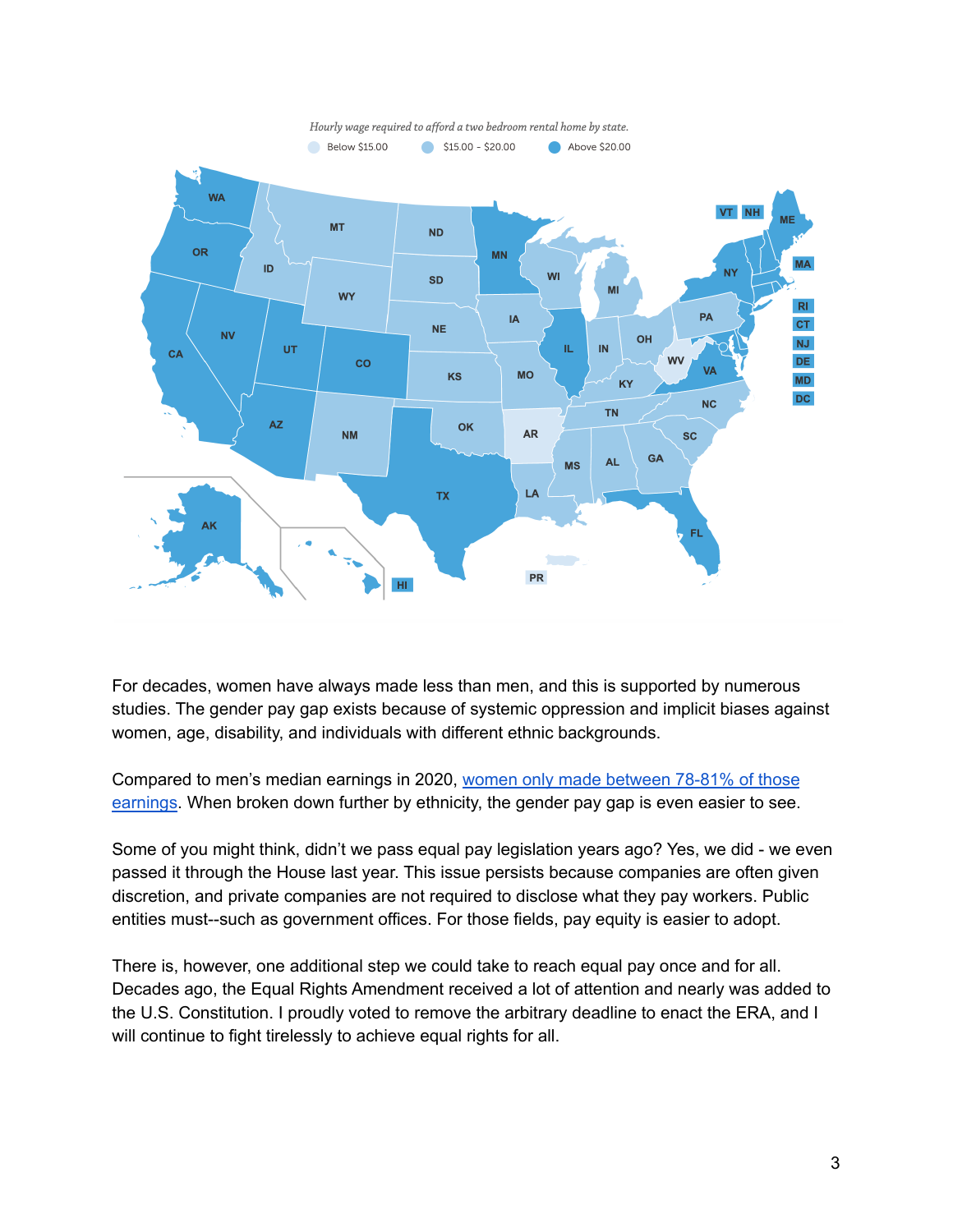

Chart 3. Median usual weekly earnings of women and men who are full-time wage and salary workers, by race and Hispanic or Latino ethnicity, 2020 annual averages

The Equal Rights Amendment states, "Equality of rights under the law shall not be denied or abridged by the United States or by any state on account of sex" (National Organization for Women Foundation, 2022)<sup>3</sup>. When adopted into the U.S. Constitution, the ERA will protect all workers against sex discrimination in employment, education, and more--and guarantee equal pay as a constitutional right.

## **Addressing the Benefits of Unions**

Unions are facing more setbacks than ever before. Yet when unions are strong, they uplift wages for everyone, including non-union workers. To get there, we have a bold vision for growing union presence and membership in communities across the Sixth District.

In Congress, I have been a loud and vocal advocate for organized labor. It's why a number of unions have already endorsed my re-election campaign, including National Nurses United, National Association of Letter Carriers Branch 4016, Amalgamated Transit Union, and Teamsters Local 727 to name a few.

<sup>3</sup> National Organization for Women Foundation. (2022). Equal Rights Amendment. *NOW.* Accessed from [https://now.org/resource/equal-rights-ammendment/.](https://now.org/resource/equal-rights-ammendment/)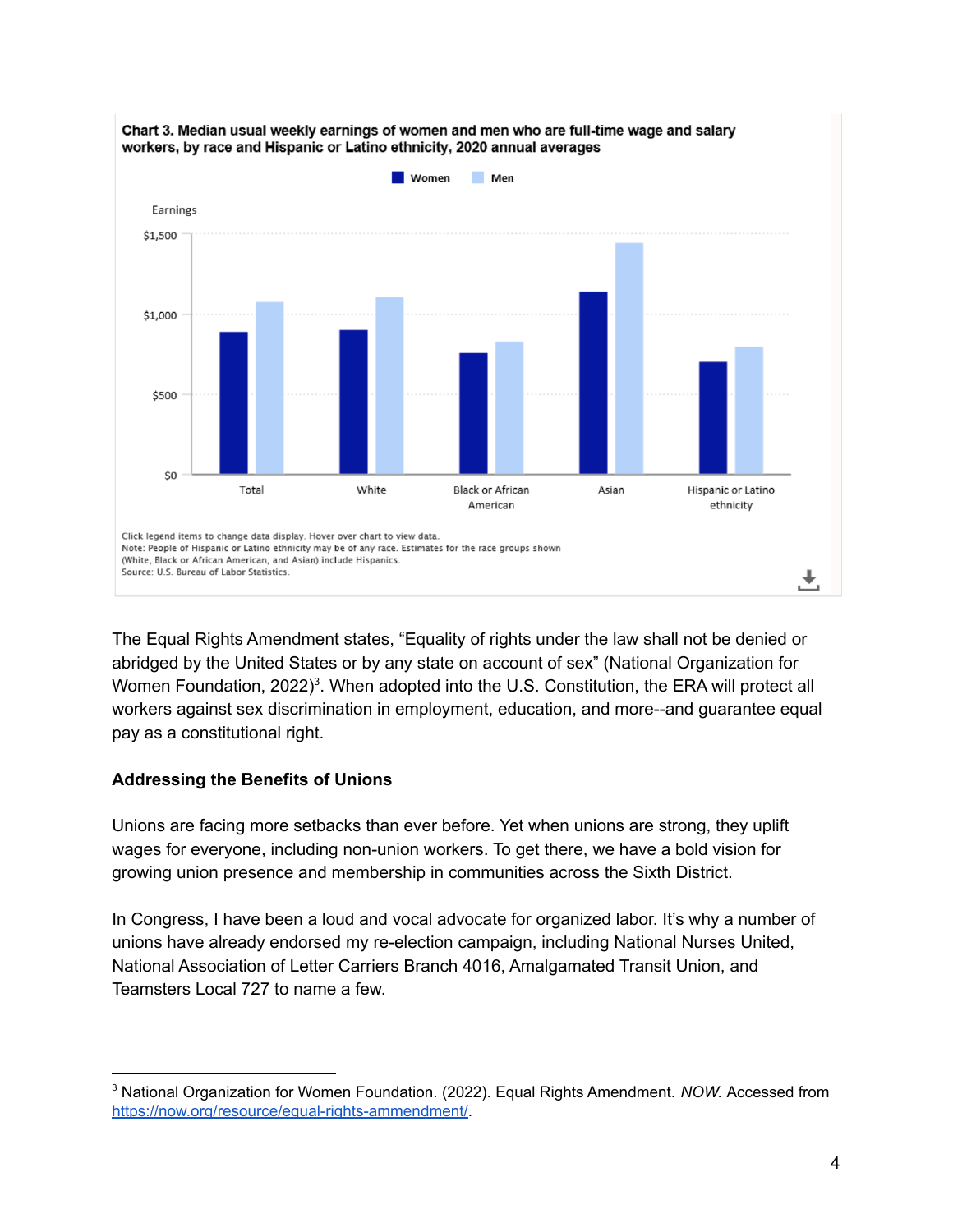I am a proud original co-sponsor of the Protecting the Right to Organize (PRO) Act, which would be the biggest expansion in collective bargaining in decades. This bill passed the House and as of February 2022, it is stalled in the Senate.

The PRO Act would significantly help workers by doing the following:

- Increasing fines and penalties for companies and management that violate workers' rights
- Prevent employers from misclassifying workers as independent contractors and supervisors (which would render them ineligible for protections through the National Labor Relations Act)
- Prohibit management from pressuring workers against unionization efforts
- Ban "scab" workers, in which employers would permanently replace striking workers with non-union labor
- Strengthening workers' access to fair union elections and requiring management respect the results

I pledge to continue fighting alongside organized labor every day to strengthen protections in workplaces across the district.

## *Vocational and career training in schools and public spaces*

We plan to increase accessibility of unions by placing informational kiosks and training opportunities in all schools, and adding more kiosks to public spaces like libraries and post offices. Too many of our students have no idea about the trades and are forced into the "college or bust" mentality. Yet a union job often provides for a higher quality of life and liveable wages, even upon graduation from high school.

We also plan to use the strengths of our community colleges to access union training, apprenticeship programs, and expand partnerships between the trades and our education system.

## *Green workforce training and green construction jobs*

As the economy changes and we push toward passing the Thrive Agenda, a comprehensive action plan, many skills learned in the trades can be easily transferred to green construction jobs and related sustainable industries. I plan to work closely alongside unions, manufacturers, and industrial leaders to make sure their members have all the skills they need to thrive.

I was proud to pass my legislation on the Rail Center for Excellence as part of the Infrastructure Investment and Jobs Act. This legislation will establish a center at the University of Illinois at Chicago (UIC) to study high-speed rail and green technologies, which will innovate our transportation systems and create hundreds of jobs.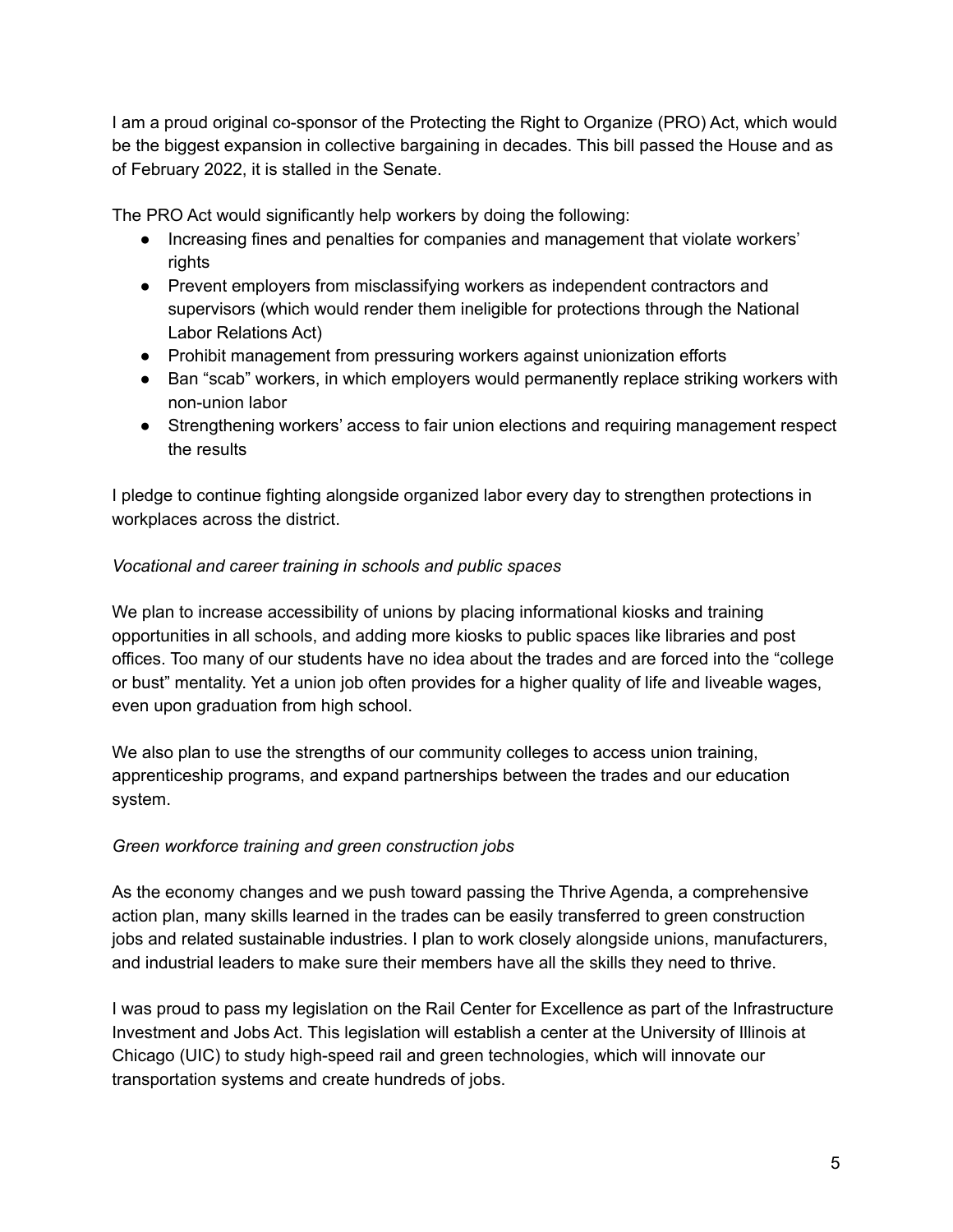By expanding workforce training sites in IL06 and increasing awareness, we can continue to foster business growth and push for jobs that are environmentally sustainable.

# **A Pragmatic Path to Universal Health Care**

The cost of health care is increasingly growing as insurance companies retain their power and greed.

The cost of prescription drugs is astronomical. For individuals that depend on prescription drugs to survive, companies charging unjustifiable, excessive prices are acting immorally. These financial costs of prescriptions can leave people strapped financially every month. Companies do not have to raise the cost of these drugs to fund research--they are purely doing so out of corporate greed and preying on people that depend on these drugs to live.

I support legislation to regulate and reduce the price of prescription drugs, and encourage generic forms of drugs to be made. Research must still be funded, but that is a cost insurance companies should accept--not delegate to individuals that need prescriptions.

Yet, the best way to address the rising costs of health care would be to enact Medicare for All. Adopting Medicare for All and rolling it out in stages will greatly reduce the cost of health care not only for individuals, but also for business owners. By removing the cost of health insurance, small business owners in IL06 will have a higher profit margin, and their own wages will rise as well.

Enacting this legislation removes costs like doctor visits, ambulance trips, blood tests, and completely covers vision, dental, long-term care, and prescription drugs as well. These costs are paid for by ensuring everyone in the country pays their taxes, raising taxes on the ultra-billionaires, and appropriating federal funds to ensure the process is administered smoothly.

As a former management consultant and small business owner, I always pay attention to the implementation of policies and adhere to timelines. There are many versions of Medicare for All, but the crucial element I support is the ability to phase the plan into effect. Medicare for All is a significant policy change, and it will require phases to implement, course-correct, implement another phase, and so on.

Starting with our most vulnerable populations and people over 55 years of age, this initial rollout will allow us to test, refine, and roll out further.

There are a number of reasons Medicare for All is more effective than the current health care system. Here are some of them, quoted from "The Case for Medicare for All.<sup>4"</sup>

<sup>4</sup> Kahn, James G. (2019). The case for Medicare for All. *New Labor Forum*, 28(2), pp. 52-56.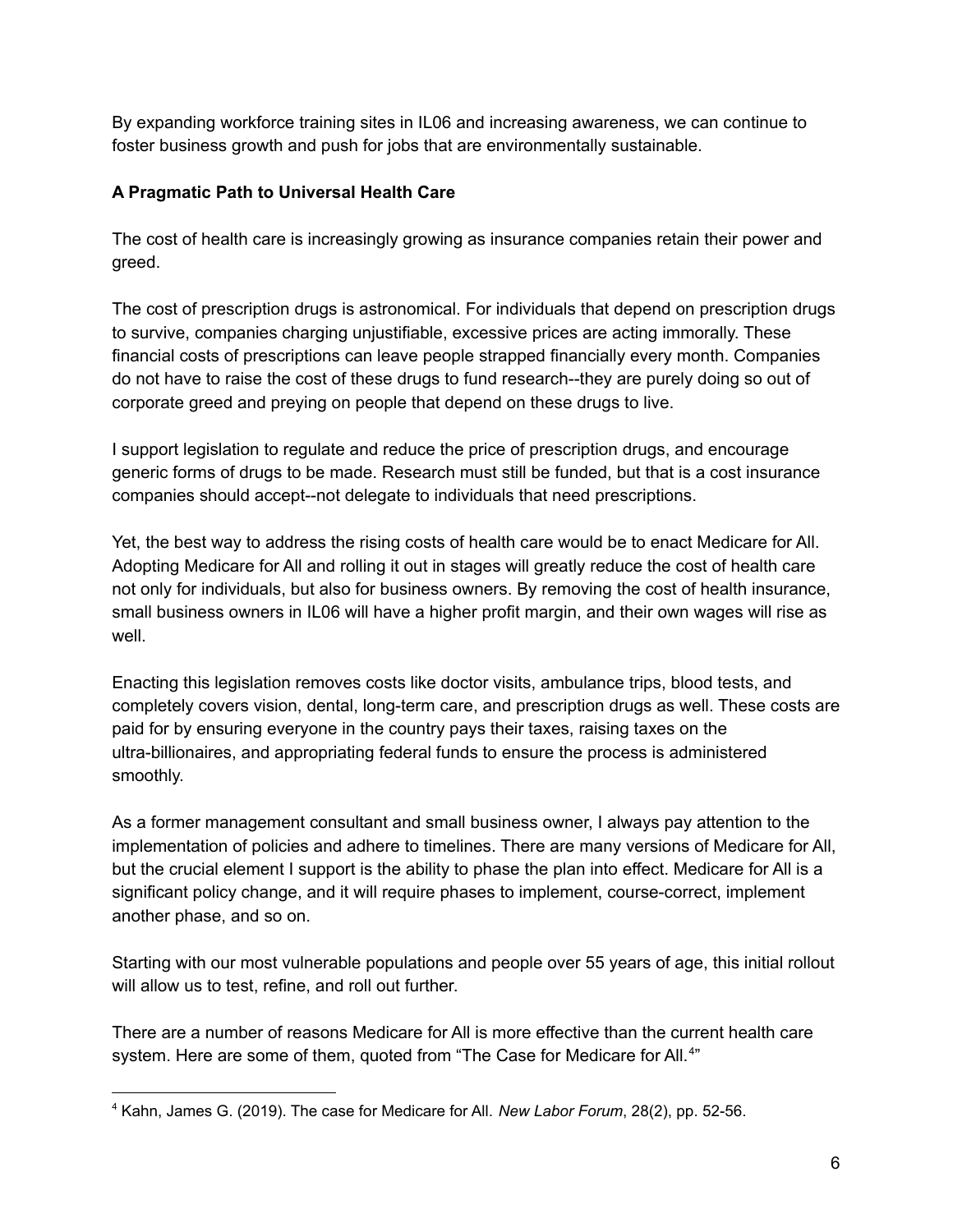- 1. **100% coverage.** Medicare for All ensures everyone. Under this plan, no one can be denied coverage and reliable health care is guaranteed as a human right.
- 2. **Quality of health care rises.** Insurance premiums are eliminated, removing "underinsurance."
- 3. **Everyone has the same insurance, eliminating confusion.** By sharing experience with others, quality is forced to improve by collaboration and proximity to one another. The current patchwork system of employer-covered insurance, public programs like Medicaid and Medicare, and other private plans are subject to many restrictions, guidelines, and confusing policies.
- 4. **Removing fear from the discussion on health care from employer contracts.** Unions, businesses, and all workers will be relieved once hiring discussions return to wages, work conditions, and other work-related concerns.
- 5. **Unlinking health care and employment.** No longer will health care coverage depend on retaining a job, particularly one with "good" health care coverage. This will empower individuals to pursue jobs they enjoy and seek opportunities for personal growth while still receiving health care coverage.
- 6. **Enhancing administrative efficiency.** The automation of medical billing and payment has wasted nearly \$400 billion per year (about \$1,400 per person per year). By adopting a single Medicare for All system, this wasteful cost would transition to funding for actual care.
- 7. **Controlling health care costs.** Under Medicare for All, the cost of prescription drugs drops by 30%, and growth in spending is controlled over time.
- 8. **Enhancing quality within the system.** There would be uniform data across the entire country, rather than one insurance provider coding something one way and another provider doing it differently. This also will be reflected in choices for care and clinical outcomes.
- 9. **Reducing waste and fraud.** The U.S. Institute of Medicine reports nearly 20% of health care today is "unnecessary, not indicated, or just plain fraudulent." Medicare for All not only reduces duplicity in the billing system, but it will reduce all-around cost by addressing waste and fraud.
- 10. **Empowering patients.** Individuals can choose doctors they like; they are not bound by choosing doctors in-network.
- 11. **Empowering doctors and other providers.** Medicare for All will prioritize clinical issues, instead of documentation for insurance purposes and discovering what is and is not covered.
- 12. **Encourages comfortable patient-doctor relationships.** By allowing individuals to choose their health care providers, patients will no longer face restrictions on where they can go for care, thus fostering deeper trust with health care providers.
- 13. **Ending attempts to protect the current broken system.** Adopting and implementing Medicare for All requires massive systemic change. But, Republicans are frequently attempting to undermine Medicaid, Medicare, and eliminate public health programs. Medicare for All ensures everyone is guaranteed coverage.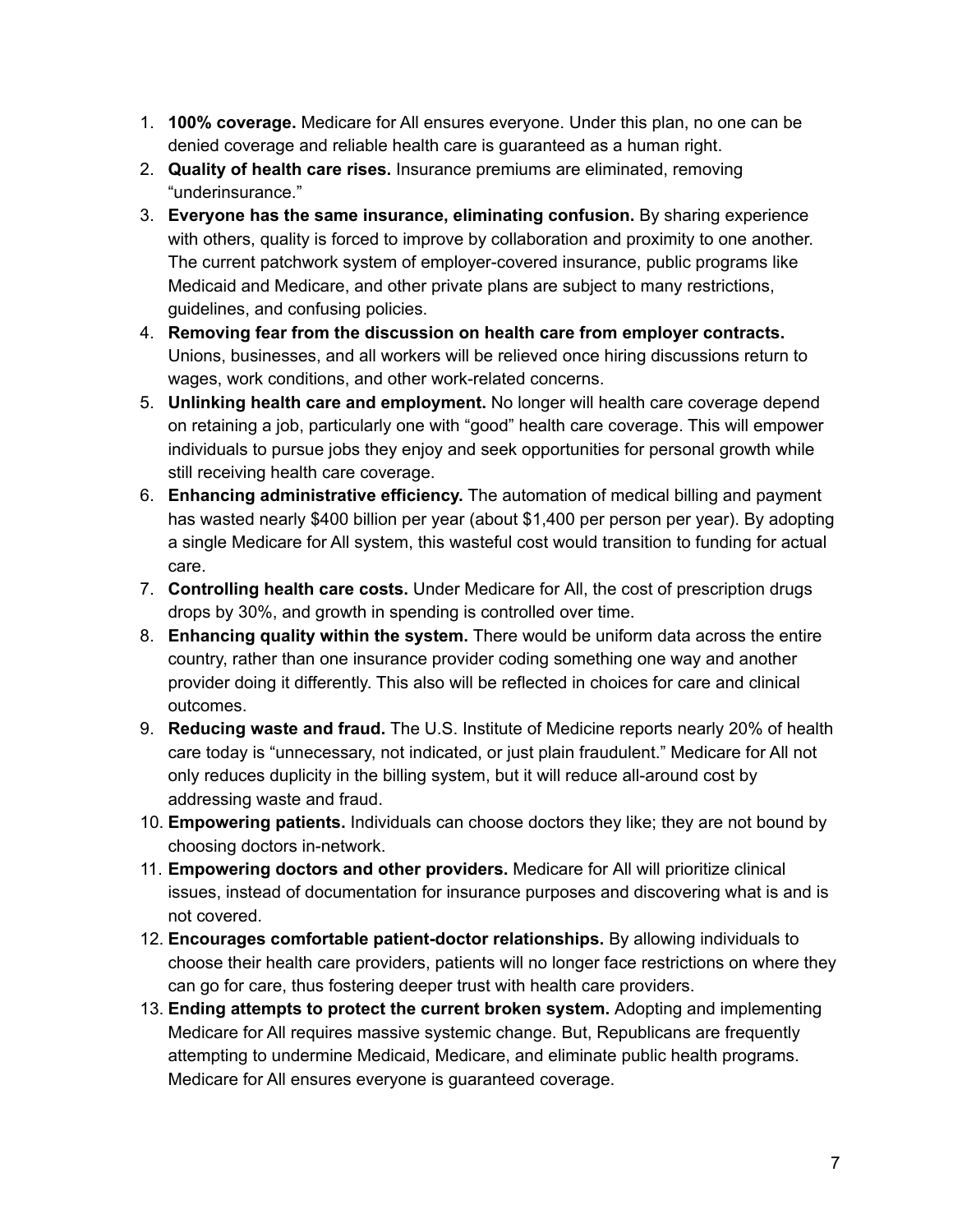#### *How do we pay for it?*

Representative Pramila Jayapal (D-WA) explains her version of the bill in a detailed way, and you can watch her do so at [this](https://twitter.com/RepJayapal/status/1109157564372213760) link. Under the current system, \$1.3 trillion of all costs are paid by individuals and employers. Individuals like us are paying on average \$18,000 per year on health care--\$30,000 if you are a family of four. With Medicare for All, those extra health care costs disappear, and that's more money you can spend on other things.

Americans currently spend \$3.9 trillion on health care costs per year, and that number is expected to increase to \$5.5 trillion. Under estimates from even a conservative think tank, the highest cost for Medicare for All per year would be \$3.2 trillion (using Jayapal's version of Medicare for All). Simply from an economic analysis, a Medicare for All system saves us all money in the long-run.

## **Protecting Social Security**

Nearly 70 [million](https://www.ssa.gov/policy/docs/chartbooks/fast_facts/2021/fast_facts21.pdf) seniors depend on Social Security. Although the country has gotten wealthier and more people rely on Social Security than ever before, there have not been any changes--no new protections or increases in benefits--for over 50 years. As written in *Forbes*, "Expanding Social Security is a solution to our looming retirement income crisis where most workers will be unable to retire without drastic reductions in their standards of living. Expanding Social Security is also a solution to our perilous and growing income and wealth inequality, and the financial squeeze on families"<sup>5</sup> (Altman, 2019).

There is current legislation that will protect Social Security for decades to come. I support [H.R.5723](https://www.congress.gov/bill/117th-congress/house-bill/5723), the Social Security 2100 Act, which would do the following (as described by Altman):

- 1. **Guarantee Social Security benefits for all.** Increase benefits for those receiving Social Security today and others that will receive it in the future.
- 2. **Extend benefits to low-wage workers.** Increase the minimum Social Security benefit earned by low-wage workers, which has been decimated since its enactment in 1972. This also allows for a more accurate cost of living adjustment every year.
- 3. **Protect Social Security for the remainder of the 21st century.** This will be achieved by raising the Social Security contribution (FICA) on everyone's paycheck by 0.05% (ultimately to 7.4%; it is currently at 6.2%)--an average of 50 cents per week for the average worker. This small amount secures funds through 2100 and beyond, and is more cost-effective than addressing funding for Social Security by doing a patchwork of temporary fixes.
- 4. **Include a tax cut for middle-income seniors and Social Security beneficiaries who are required to pay federal income tax on their benefits.** This is balanced by having

<sup>5</sup> Altman, Nancy. (January 30, 2019). A huge step forward in the quest to expand Social Security. *Forbes*. Accessed from

[https://www.forbes.com/sites/nancyaltman/2019/01/30/a-huge-step-forward-in-the-quest-to-expand-social](https://www.forbes.com/sites/nancyaltman/2019/01/30/a-huge-step-forward-in-the-quest-to-expand-social-security/#39553d156849)[security/#39553d156849](https://www.forbes.com/sites/nancyaltman/2019/01/30/a-huge-step-forward-in-the-quest-to-expand-social-security/#39553d156849).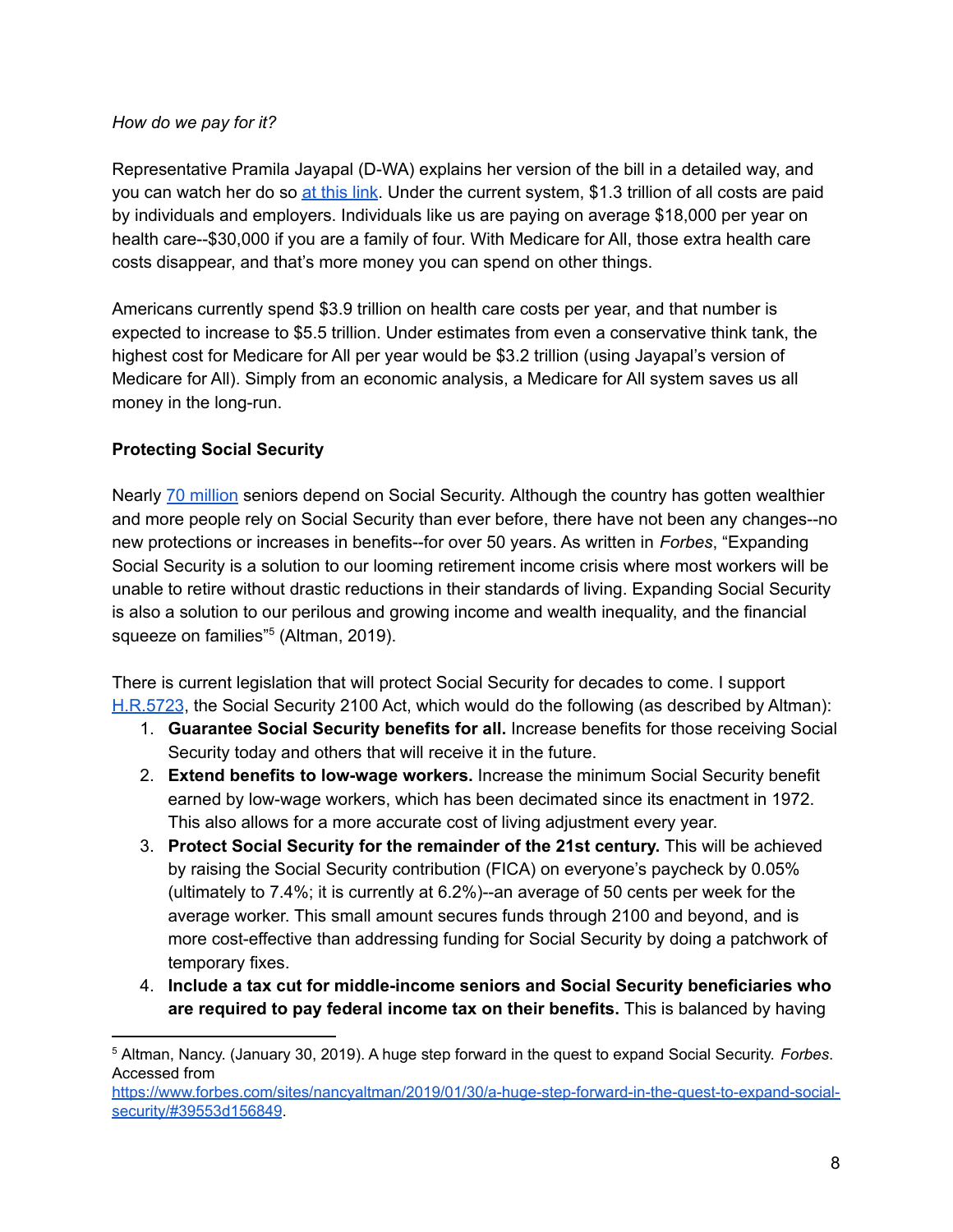ultra-billionaires pay their fair share of taxes and the small increases mentioned in point #3.

We must do all we can to prevent privatization of Social Security. Much like insurance companies today, privatizing Social Security will allow for more exemptions and seniors' already-fixed incomes to stagnate and income inequality to grow. We can't risk placing Social Security in the hands of private investors; doing so jeopardizes seniors' life earnings.

There are a multitude of reasons to oppose privatization. *The Century Foundation* includes these points in a statistical analysis of a privatization plan $6$ :

- 1. **Coverage of workers and their families would be threatened.** Privatizing Social Security would shift funding from the current program to investment accounts, limiting protections for all people, but especially those on disability.
- 2. **Dampen economic growth and increase the national debt.** The debt burden on individuals in 2036 (32 years after the George W. Bush plan for privatization was proposed) would have been \$32,000 due to Social Security privatization. This figure is high because all interest rates would likely increase (mortgages, car loans, student loans, credit cards, etc.), and people would be spending less money in the economy.
- 3. **The financing of Social Security would suffer.** Allocating 2-4% of payroll to create private accounts would shorten the time until current benefit levels could be sustained, requiring frequent raising of taxes.
- 4. **Relies heavily on market patterns and gives Wall Street more power.** Investment companies and big businesses on Wall Street stand to gain financially from privatization because they will gain a new revenue source from fees associated with a privatized Social Security's investment accounts.
- 5. **Younger generations will receive less return on their investment.** Under a new system financed through federal borrowing, younger generations will receive less return. Particularly for individuals born since the 1960s and 1970s, the rate of return under a privatized Social Security would be 20% lower than the current system, according to historical rates of return over a 50-year period.

Privatization will not protect Social Security for the next generation and beyond, but passing the Social Security 2100 Act will.

# **Mandating Paid Leave**

We know that everyone is working hard across the Sixth District, and it's long overdue we finally adopt paid family leave. We need the federal government to step in and mandate this policy nationwide.

<sup>6</sup> Anrig, Greg. (December 14, 2004). Twelve reasons why privatizing Social Security is a bad idea. *The Century Foundation*. Accessed from

[https://tcf.org/content/commentary/twelve-reasons-why-privatizing-social-security-is-a-bad-idea/?session=](https://tcf.org/content/commentary/twelve-reasons-why-privatizing-social-security-is-a-bad-idea/?session=1) [1.](https://tcf.org/content/commentary/twelve-reasons-why-privatizing-social-security-is-a-bad-idea/?session=1)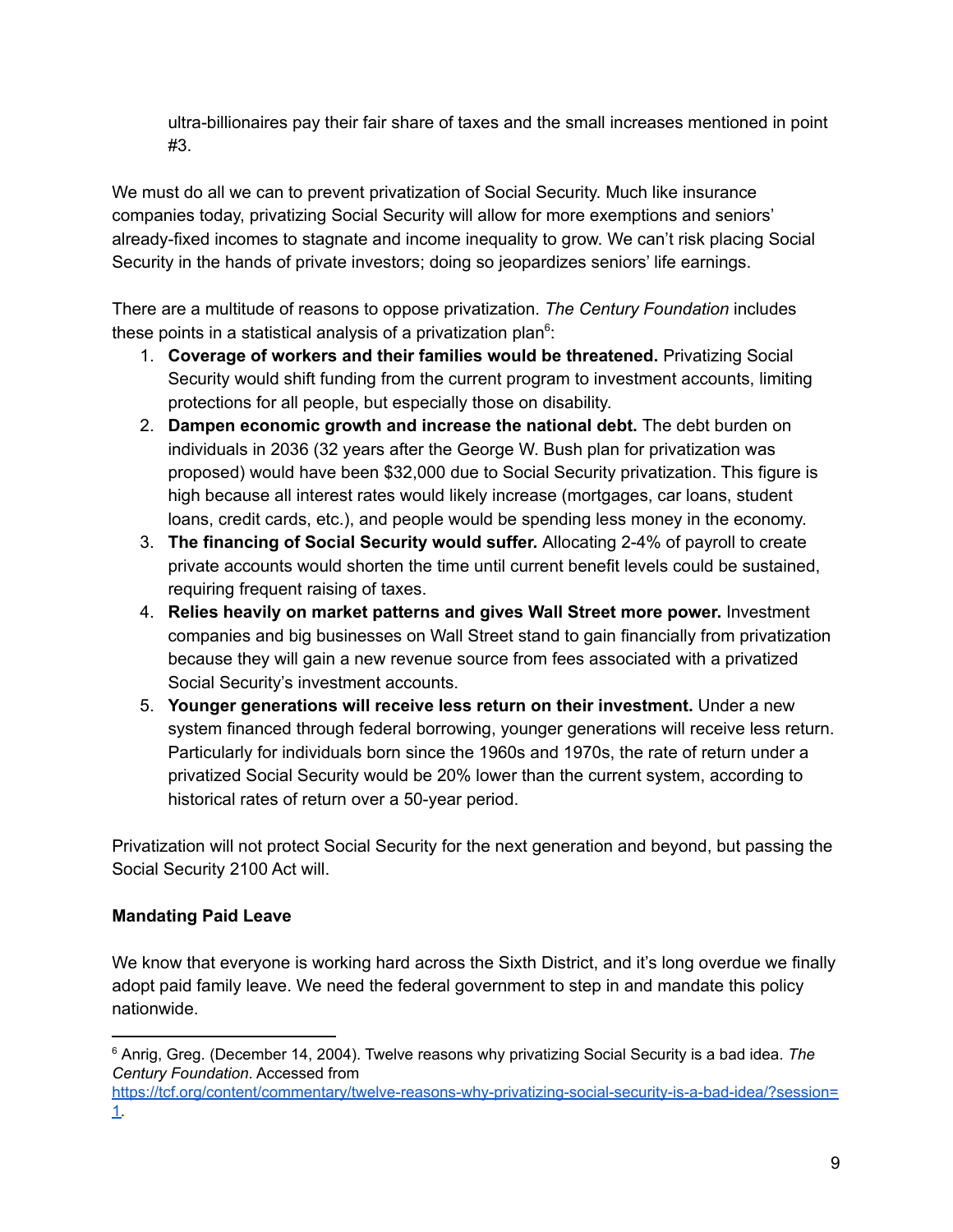Currently, we are the only developed country that does not provide all forms of paid leave (family leave, vacation days, or parental leave--all three) to our people. Employers are required to provide 12 weeks of maternity leave under the Family and Medical Leave Act of 1993 (FMLA), but that is not paid, and FMLA only applies to organizations with more than 50 employees<sup>7</sup>. While 86% of all full-time [workers](https://www.kff.org/coronavirus-covid-19/issue-brief/coronavirus-puts-a-spotlight-on-paid-leave-policies/) have access to paid family leave, that number dips to 45% if you are a [part-time](https://www.kff.org/coronavirus-covid-19/issue-brief/coronavirus-puts-a-spotlight-on-paid-leave-policies/) worker - and that number is made up largely of lower-wage workers and folks who work multiple jobs to make ends meet.

Paid leave produces better health outcomes, and this makes an even larger difference for low-income individuals. Because of the current patchwork of jobs, many people can not afford to take time off work to provide care to others or seek care for themselves. Some states have adopted paid leave policies already, such as California, New Jersey, and Rhode Island, and all have seen improved health outcomes. The best outcomes are for children. Since California implemented its paid family leave policy, upper respiratory, gastrointestinal, and general hospital admissions among infants decreased by 3-6% on average<sup>8</sup>. While California's paid family leave program is only for six weeks, it is still better than having unpaid leave.

Paid leave programs will not only improve health, but it will reduce dependence on supplemental government assistance like SNAP and other assistance. In fact, "California's paid leave program reduces mothers' risk of poverty following a birth," and it "increases the likelihood of returning to work following paid leave"<sup>9</sup> (Isaccs, et al., 2017, p. 5).

I am supportive of the American Families Plan and the Build Back Better agenda, which would mandate 12 weeks of paid family leave each year (or 60 workdays). The American Families Plan will cover parental care, caring for a loved one with a serious medical condition, or addressing your own health conditions. Not all 12 weeks are required to be taken at once, and paid family leave benefits will amount to 66% of an individual's monthly wages, averaged by the highest annual earnings from the last three years. There will be no exemptions for businesses with fewer than 50 employees--all people will be covered by this paid family leave program<sup>10</sup>.

By passing paid family leave, we can finally prioritize the health of our families and not have to fear an illness jeopardizing our career, whether it be our own or a loved one's.

<sup>7</sup> Green, Alison. (May 8, 2018). Everything you need to know about maternity leave in the U.S. *The Cut*. Accessed from <https://www.thecut.com/article/maternity-leave-usa.html>.

<sup>&</sup>lt;sup>8</sup> Pihl, Ariel Marek and Gaetano Basso. (2018). Did California paid family leave impact infant health? *Journal of Policy Analysis and Management*, 38(1), pp. 155-180.

<sup>9</sup> Isaacs, Julia, Olivia Healy, and H. Elizabeth Peters. (May 2017). Paid family leave in the United States. *Urban Institute*. Accessed from

[https://www.urban.org/sites/default/files/publication/90201/paid\\_family\\_leave\\_0.pdf](https://www.urban.org/sites/default/files/publication/90201/paid_family_leave_0.pdf).

 $10$  National Partnership for Women & Families. (February 2019). The Family and Medical Insurance Leave (FAMILY) Act: Frequently Asked Questions. *National Partnership for Women & Families*. Accessed from <http://www.nationalpartnership.org/our-work/resources/workplace/coalition/family-act-faq.pdf>.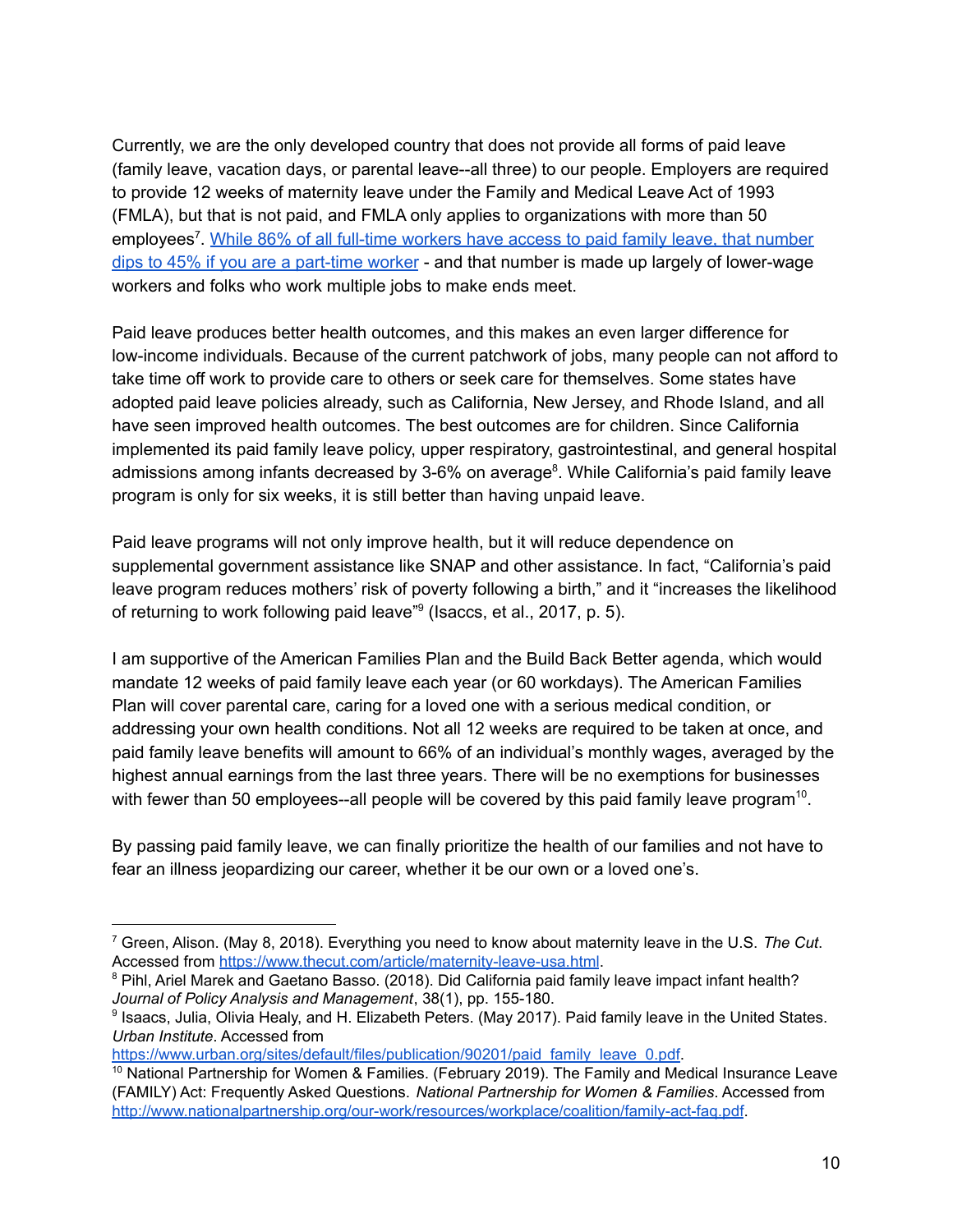## **Universal Child Care**

The rising cost of child care continues to place a burden on families. We have a plan to reduce costs, increase the accessibility of child care, and make it easier for families to spend time together.

During the pandemic, the cost of child care has [risen](https://fortune.com/2022/01/28/the-cost-of-child-care-in-the-us-is-rising/) 41%, with some families now paying more than 20% of their salaries on it. Keeping kids safe during the pandemic is essential, but families shouldn't have to spend on average \$15,000 a year to access child care.

## *New Methods of Funding*

We must create a universal child care system for children 0-5 and afterschool programs with sliding scale and affordable pricing. I am in strong support of the Build Back Better Act, which passed the House, that includes universal child care. Across the country, there are plenty of buildings sitting vacant or with extra space. This system can use existing spaces like elementary schools and community centers in IL06 and across the country.

Part of this ambitious plan will be funded by Wall Street transactions and requiring ultra-millionaires to pay their fair share in taxes. By eliminating loopholes and pushing for equity, we truly can develop a comprehensive system that will benefit our children and our finances.

By increasing funding to this program through appropriations, all low- and moderate-income families (those with incomes below 200% of the poverty line, or approximately \$40,000 for a family of three) with children age three and under have access to a subsidy to pay for quality child care so they can work or attend school or job training.

## *Restructuring Tax Credits*

I was proud to support the Child Tax Credit (CTC) as part of the American Rescue Plan Act and I would do it again in a heartbeat. The CTC greatly benefitted middle class families by lowering their taxes and it [reduced](https://www.npr.org/2022/01/27/1075299510/the-expanded-child-tax-credit-briefly-slashed-child-poverty-heres-what-else-it-d) child poverty by 30% in just a few months. It's time we get this reinstated - even if it requires abolishing the filibuster in the Senate to get it done.

We have to streamline Child Tax Credits and increase the possible tax credit for middle class families, increasing it even more for those with young children and those who face the highest costs. By restructuring the CTC, raising thresholds on tax credit limits, and increasing awareness among low- and middle-income families, the children of our country will benefit.

Parents of children with special needs face the highest costs of child care. Our lawmakers have failed them for far too long. We have to give these parents the assistance they need. This can be achieved by expanding tax credits for parents with special needs children and fully funding the Department of Education to expand programs and analyze their effectiveness over time.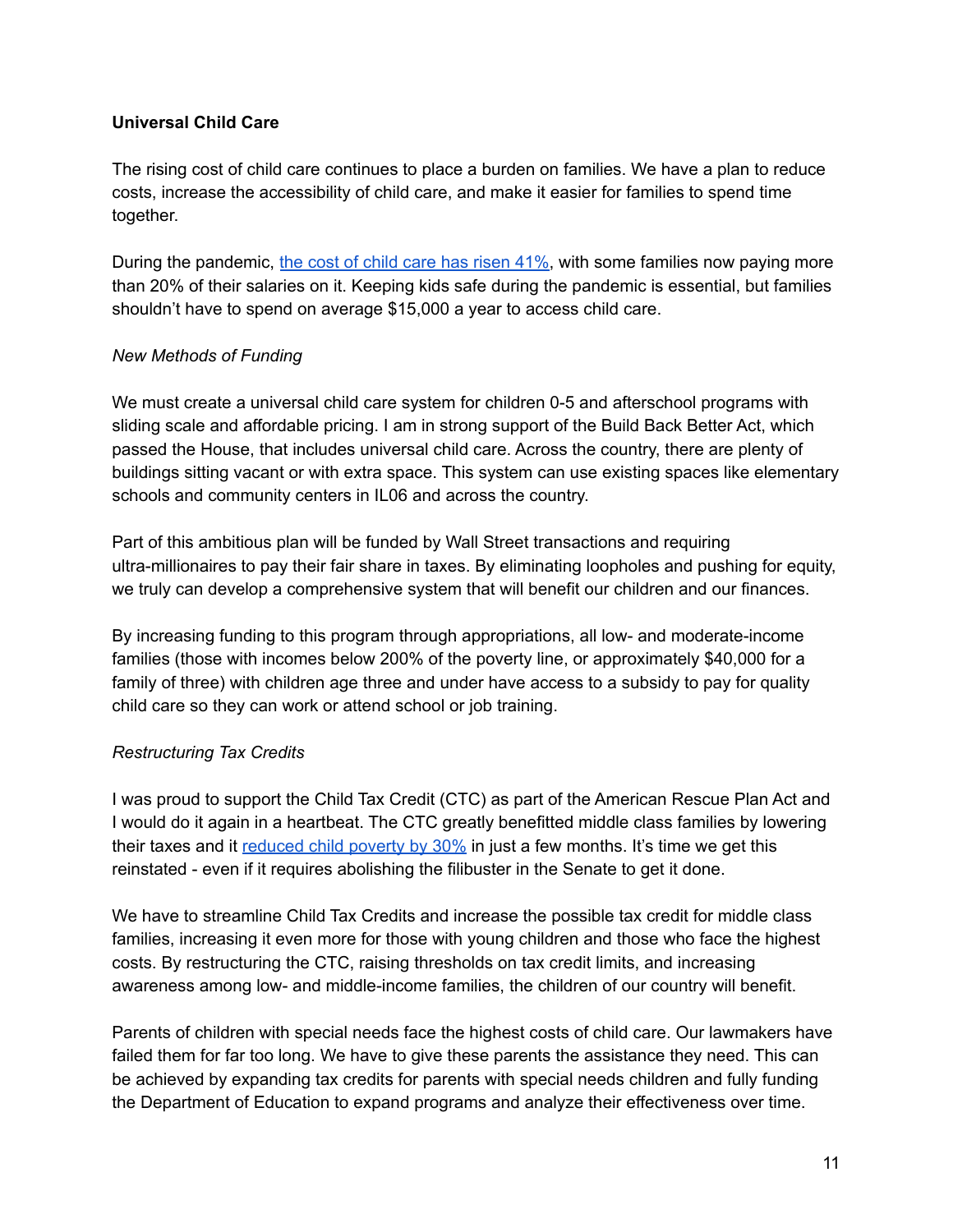### *Looking to Other States*

We should look at states with successful child care programs for universal pre-kindergarten, for example, to ensure 3- and 4-year olds have a healthy, safe, and educational environment.

By comparison, Connecticut ranks 24th out of 50 states in child care affordability, but 2nd in quality, and 2nd in availability<sup>11</sup>. We can achieve the ranks of Connecticut by unifying all levels 10 of government on a comprehensive solution. After involving federal, state, and local governments and coalescing around a solution, we can adopt programs and initiatives to decrease the price of child care and increase accessibility.

We must pay our child care workers a living wage. We are trusting these professionals with what we value most--our children--and we have to compensate them appropriately. Yet, the child care facilities need not continue to raise the price of child care to adjust for fair wages. Instead, we must push for income-based government subsidies to cover the cost, raise the minimum wage and pair workers fairly, and pass legislation for universal pre-K.

## *Universal Pre-K*

Multiple studies have outlined the importance of attending preschool. Preschool can lead to economic and social benefits, including "lower special education placement rates, reduced grade repetition, decreased welfare dependency, and fewer costs for the criminal justice system"<sup>12</sup> (McWalters, 2019, p. 22). In order to truly give the best opportunities to our children, 11 we have a duty to pass universal pre-K at the federal level.

With deep cuts to the Department of Education from the current administration, not only do we have to reinvest federal dollars into education, but we must work with states to expand access to pre-K<sup>13</sup>. These cuts have continued for the 2020 fiscal year<sup>14</sup>.

 $13$  Brown, Emma and Danielle Douglas-Gabriel. (March 16, 2017). Trump seeks to slash Education Department but make big push for school choice. *Washington Post*. Accessed from [https://www.washingtonpost.com/local/education/trump-seeks-to-slash-education-department-but-make-bi](https://www.washingtonpost.com/local/education/trump-seeks-to-slash-education-department-but-make-bi%20g-push-for-school-choice/2017/03/15/63b8b6f8-09a1-11e7-b77c-0047d15a24e0_story.html?utm_term=.8%208cfd517f139) [%20g-push-for-school-choice/2017/03/15/63b8b6f8-09a1-11e7-b77c-0047d15a24e0\\_story.html?utm\\_ter](https://www.washingtonpost.com/local/education/trump-seeks-to-slash-education-department-but-make-bi%20g-push-for-school-choice/2017/03/15/63b8b6f8-09a1-11e7-b77c-0047d15a24e0_story.html?utm_term=.8%208cfd517f139) [m=.8%208cfd517f139.](https://www.washingtonpost.com/local/education/trump-seeks-to-slash-education-department-but-make-bi%20g-push-for-school-choice/2017/03/15/63b8b6f8-09a1-11e7-b77c-0047d15a24e0_story.html?utm_term=.8%208cfd517f139)

<sup>&</sup>lt;sup>11</sup> Bugbee, Katie. (April 9, 2018). The best--and worst--states for child care, ranked in order. Care.com. Accessed from [https://www.care.com/c/stories/7535/the-best-and-worst-states-for-child-car/.](https://www.care.com/c/stories/7535/the-best-and-worst-states-for-child-car/)

<sup>12</sup> McWalters, Brian. (2019). The federal role in universal pre-K. *BYU Education & Law Journal*.

<sup>&</sup>lt;sup>14</sup> Harris, Adam. (March 11, 2019). The Trump administration really wants to cut education funding. Congress doesn't. *The Atlantic*. Accessed from

[https://www.theatlantic.com/education/archive/2019/03/trump-administration-would-cut-education-budgeta](https://www.theatlantic.com/education/archive/2019/03/trump-administration-would-cut-education-budgetagain/584599/) [gain/584599/.](https://www.theatlantic.com/education/archive/2019/03/trump-administration-would-cut-education-budgetagain/584599/)